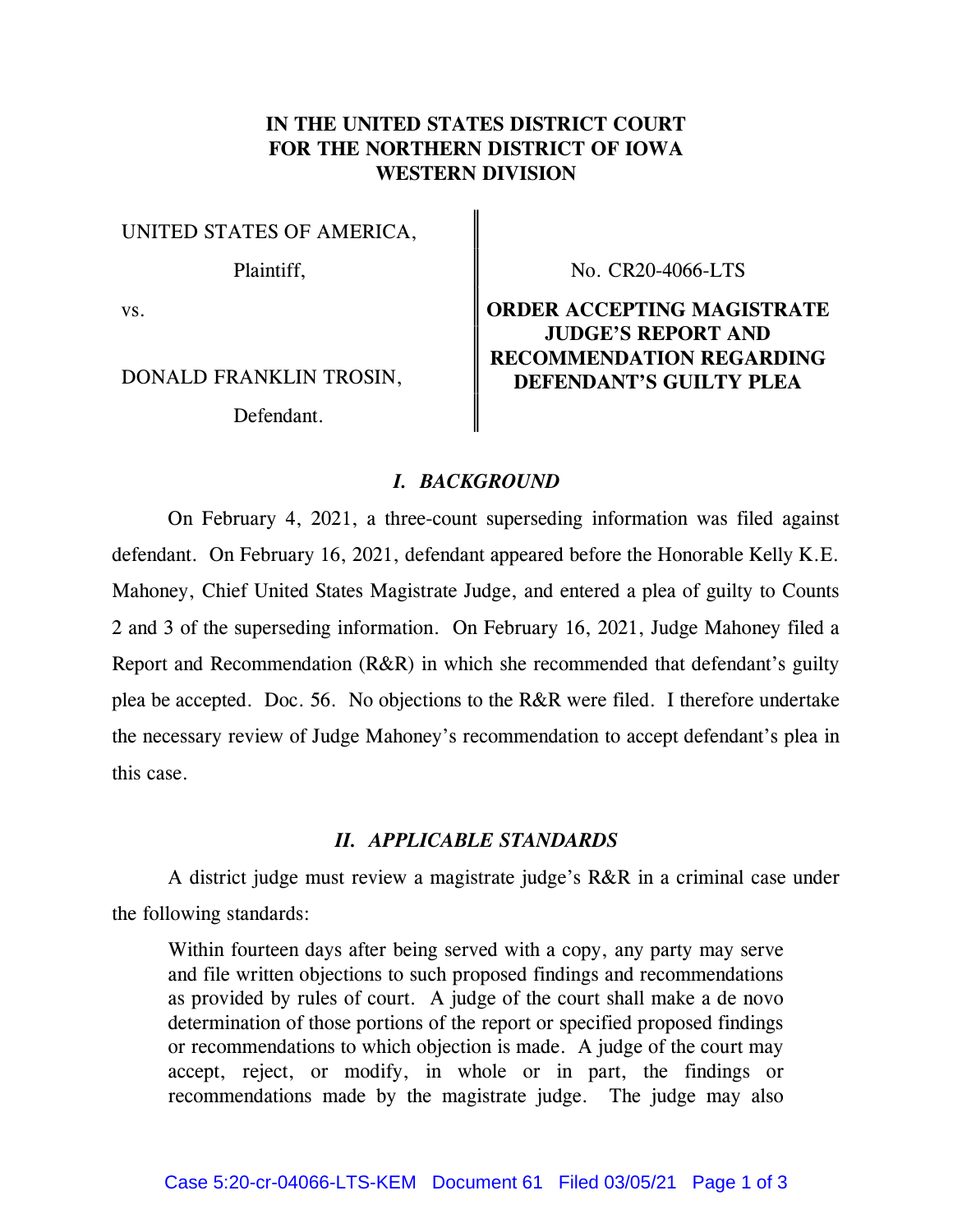receive further evidence or recommit the matter to the magistrate judge with instructions.

28 U.S.C. § 636(b)(1); see also Fed. R. Crim. P. 59(b). Thus, when a party objects to any portion of an R&R, the district judge must undertake a de novo review of that portion.

 Any portions of an R&R to which no objections have been made must be reviewed under at least a "clearly erroneous" standard. See, e.g., Grinder v. Gammon, 73 F.3d 793, 795 (8th Cir. 1996) (noting that when no objections are filed "[the district court judge] would only have to review the findings of the magistrate judge for clear error"). As the Supreme Court has explained, "[a] finding is 'clearly erroneous' when although there is evidence to support it, the reviewing court on the entire evidence is left with the definite and firm conviction that a mistake has been committed." Anderson v. City of Bessemer City, 470 U.S. 564, 573-74 (1985) (quoting United States v. U.S. Gypsum Co., 333 U.S. 364, 395 (1948)). However, a district judge may elect to review an R&R under a more-exacting standard even if no objections are filed:

Any party that desires plenary consideration by the Article III judge of any issue need only ask. Moreover, while the statute does not require the judge to review an issue de novo if no objections are filed, it does not preclude further review by the district judge, sua sponte or at the request of a party, under a *de novo* or any other standard.

Thomas v. Arn, 474 U.S. 140, 150 (1985).

#### III. DISCUSSION

 Because neither party objects to the R&R, I have reviewed it for clear error. Based on that review, I am not "left with the definite and firm conviction that a mistake has been committed." Anderson, 470 U.S. at 573-74. As such, I hereby accept the R&R